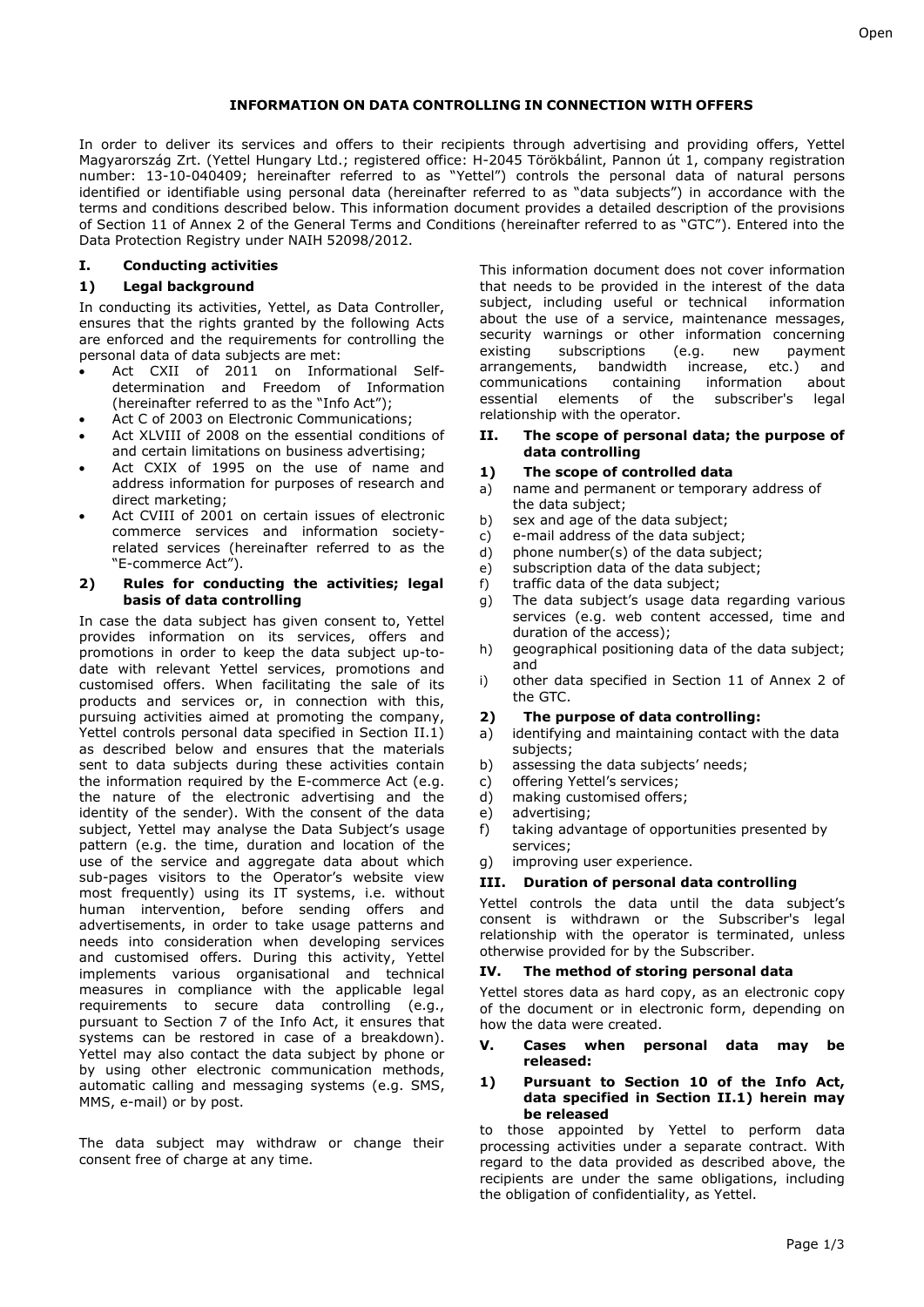### **INFORMATION ON DATA CONTROLLING IN CONNECTION WITH OFFERS**

#### **2) Pursuant to Section 5 (1) of the Info Act, data specified in Section II.1) herein may be released**

upon the consent of the data subject to Yettel's contractual partners acting as Data Controllers in order to allow third parties to contact the data subject about their special offers or for public opinion polling or market research. The recipients are under the same obligation of confidentiality as Yettel.

## **VI. The data subject's rights**

**1) The right to information, rectification, deletion and blocking**

Pursuant to Sections 14 to 18 of the Info Act, the data subject may request

- a) information about;
- b) the rectification of;
- c) or the deletion or blocking of their personal data controlled by Yettel.
- a) The data subject may request Yettel at any time to provide information about how it controls data, including in particular the purpose and legal basis of the data controlling or the person performing data processing.
- b) The data subject may request rectification of its personal data if the controlled data are inaccurate.
- c) Yettel deletes the personal data of the data subject if:
	- data are controlled unlawfully;
	- the data subject requests such data to be deleted;
	- the data subject's personal data are incomplete or inaccurate and this condition cannot be lawfully rectified, provided that deletion is not prohibited by law;
	- the purpose of data controlling no longer exists;
	- ordered by court or the Hungarian National Authority for Data Protection and Freedom of Information.

The data subject's request for deletion may concern only the data which are controlled on the basis of their consent, and may not concern any data controlled according to the mandatory data controlling prescribed by law. In accordance with Section 6 of the Info Act, Yettel is still entitled to control the data subject's personal data after the request for deletion if controlling the data subject's data is necessary for compliance with a legal obligation pertaining to Yettel as the data controller or for the purposes of the legitimate interests pursued by Yettel as the data controller.

Instead of deletion, the data subject may request their personal data to be blocked. In the event of blocking, the data subject's personal data are marked with a special ID tag that restricts their further controlling permanently or for a definite period of time.

Data subjects may send their request by e-mail t[o](mailto:%20adatvedelem@yettel.hu) [adatvedelem@yettel.hu,](mailto:%20adatvedelem@yettel.hu) by fax to +36 1 464 61 11 or by post to H-2045 Törökbálint, Pannon út 1, Hungary, or submit it to the customer service by calling 1220.

In accordance with the Info Act, Yettel will perform the data subject's request in writing, without any delay but within no more than 30 days as of the

receipt of the request. Once a year, the data subject may request information free of charge about the data controlling. Should the data subject again request information with respect to the same scope of data in the same year, Yettel shall be entitled to ask for the reimbursement of its costs (HUF 5000/audio recording, HUF 15/sheet). Yettel will refund the costs paid by the data subject if their personal data are rectified or deleted, or if so required by the Info Act.

If Yettel finds that the data subject's request is unsubstantiated and therefore refuses to perform it, Yettel will notify the data subject of the factual and legal reasons thereof in writing within 30 days of receipt of the request. In this case, Yettel will also inform the data subject in writing how to seek remedy.

# **2) The right to object**

Pursuant to Section 21 (1) of the Info Act, the data subjects may object to the controlling of their personal data if the controlling or transmission of their personal data is necessary only for compliance with a legal obligation pertaining to the Data Controller or for the purposes of the legal interests pursued by the Data Controller or a third party (except for mandatory data controlling), or if their personal data are used or transmitted for making direct offers, public opinion polling or scientific research purposes.

Yettel examines the objection without any delay, but within no more than 15 days as of the submission of the data subject's request and informs the data subject in writing of its decision on whether the objection is justified or not. If Yettel finds that the data subject's objection is justified, it will cease to control the Subscriber's data (including any further data collection or data transmission), will block such data and notify the objection and the measures taken on the basis thereof to all those to whom it transmitted the personal data related to the objection, and such persons must take measures to enforce the right to object.

### **VII. Remedies available to the data subject**

If the data subject's request is refused by Yettel, the data subject shall be entitled, in accordance with the Info Act, to lodge a complaint in this respect with the National Authority for Data Protection and Freedom of Information (address: H-1125 Budapest, Szilágyi Erzsébet fasor 22/c, Hungary; e-mail: [ugyfelszolgalat@naih.hu\)](mailto:ugyfelszolgalat@naih.hu) or turn to the court having competence on the basis of the data subject's permanent or temporary address. If the data subject does not accept Yettel's decision made about the objection in accordance with Section VI.2) hereof, or Yettel fails to make a decision within the 15-day period, the data subject may turn to the competent court, based on their permanent or temporary address, within 30 days from the day the decision is issued or the last day of the aforementioned period.

### **VIII. Data Protection Officer:**

Position and contact information of Yettel's internal Data Protection Officer: dr. Orsolya Bényi Head of Legal; Legal and Assurance Department Phone: +36 20 930 4000 Fax: +36 1 464 6700